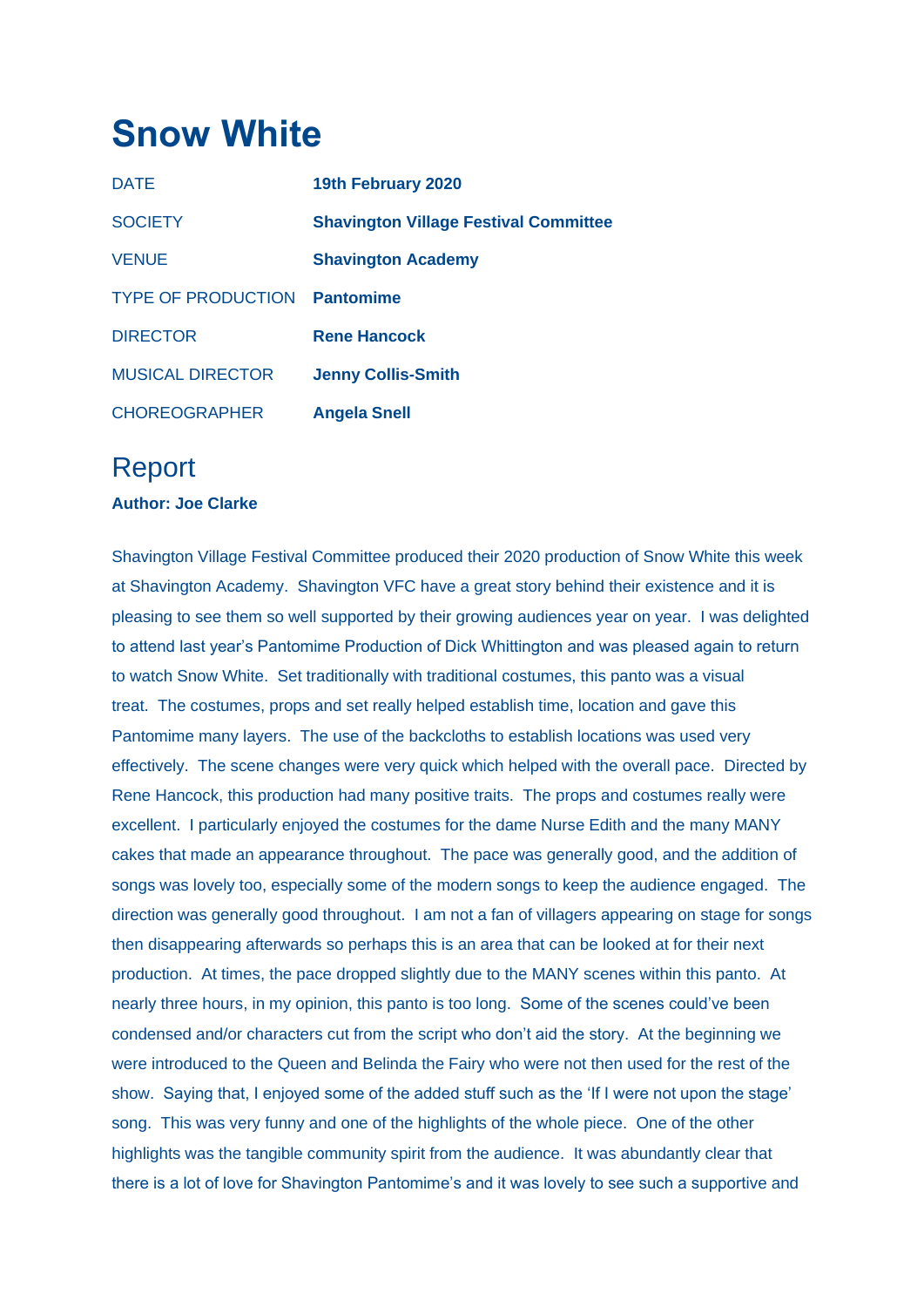large audience. What is also clear is the emerging talent from the youth of this company. I have to say that the younger actors were great to watch, and Shavington Village Festival Committee have a great future ahead of them by bringing this youth through the ranks of the society. Having such a large cast (over 50) on stage I'm sure was a logistical nightmare so well done to Rene Handcock and her team for an enjoyable night at the theatre.

Angela Snell (Assistant Director and Choreographer) did well to incorporate lots of varying styles within this production. I really enjoyed the use of ballet with the girls *en point* at the beginning then having the same 4 girls at the end. I also enjoyed the spacing and the shaping within some of the dances. I found it a little strange that some of the ladies wore tap shoes for a number but then didn't tap dance. I also found it slightly jarring that each dance finished in a central presented position to the audience rather than enhancing the story. I can understand that dances are more like movement due to the large cast and the available space on the stage, perhaps in future you can look at ways to showcase more intensive choreography from the ensemble?

Jenny Collis-Smith was the Musical Director for this production. Despite using a few tracks, this panto was heavily based on live music which was great to see in a Pantomime. Whilst I question some of the timings and rhythms from the drummer, the band were great to hear and were sympathetic to the cast and the sound. It may have been nice to hear a few more harmonies in the group numbers but overall, I was pleased with the singing which just gets better year on year.

The sound and lighting were generally good and helped add depth and layers to the overall production. As I have already mentioned above, the set, costumes and props really were brilliant and made by the company themselves. A special mention has to go to these teams of people for their obvious hard work.

The protagonist, Snow White, was played by Mollie Slinn. Mollie certainly looked the part and displayed all of the naturalistic traits of the character. Mollie also displayed a lovely singing voice and had good storytelling. She was well cast in this role.

The Evil Stepmother was played by Rachel Hadzik-Chesters who gave a strong performance as the baddie. Rachel showed good projection and storytelling whilst moving the story along. She also showed her great singing range and belt which was very pleasing to hear. It is easy to see why Rachel has come back to the stage – long may it continue!

The Mirror was suitably played by Julie Mann. Despite being stuck inside a mirror for the whole production, Julie was able to show different sides to her character thanks to the script